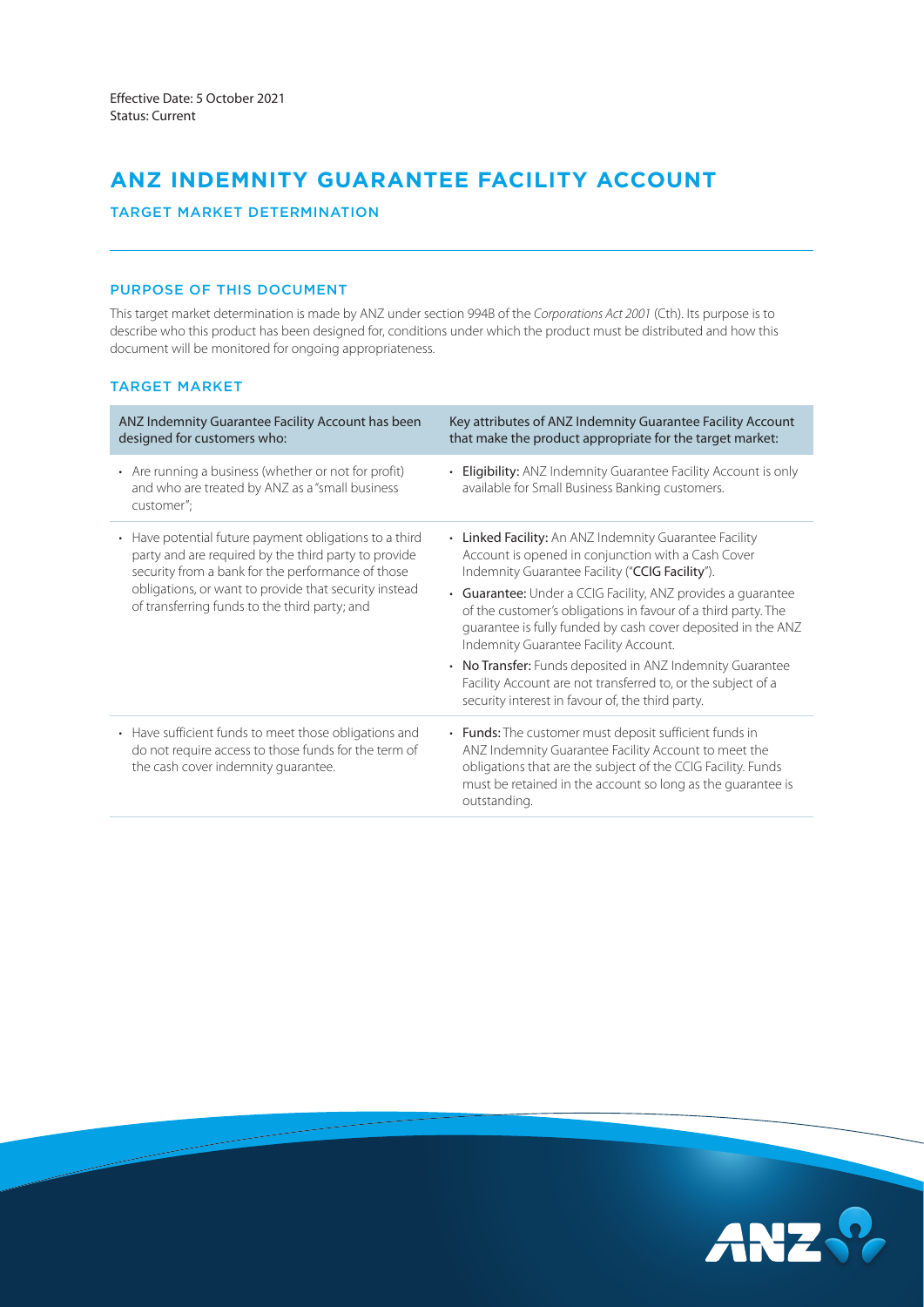# DISTRIBUTION CONDITIONS

ANZ applies the following conditions and restrictions to the distribution of ANZ Indemnity Guarantee Facility Account so that the product is likely to be provided to customers in the target market.

|                             | Condition                                                                                                                                                                                                                                                                                                                                                                                   | Why do we do this?                                                                                                                                                                                                                                                                                                                                                                                   |  |
|-----------------------------|---------------------------------------------------------------------------------------------------------------------------------------------------------------------------------------------------------------------------------------------------------------------------------------------------------------------------------------------------------------------------------------------|------------------------------------------------------------------------------------------------------------------------------------------------------------------------------------------------------------------------------------------------------------------------------------------------------------------------------------------------------------------------------------------------------|--|
| Channel                     | ANZ Indemnity Guarantee Facility Account can only be<br>provided to customers through the following channels:<br>• ANZ Commercial; and<br>• ANZ National Business Centre.<br>ANZ Indemnity Guarantee Facility Account cannot be<br>distributed by third parties. Brokers may refer customers<br>to ANZ, however only authorised ANZ staff may decide to<br>issue the product to a customer. | So that ANZ only considers providing<br>ANZ Indemnity Guarantee Facility<br>Account if the customer's application<br>is received through channels that are<br>subject to appropriate conditions,<br>controls and/or monitoring by ANZ.                                                                                                                                                               |  |
| Training &<br>Accreditation | ANZ Indemnity Guarantee Facility Account can only be<br>provided to customers by ANZ directly or through the<br>following persons:<br>• Authorised ANZ staff who are accredited and trained.                                                                                                                                                                                                | So that:<br>• checks are conducted on matters like<br>qualifications and past conduct for<br>ANZ staff involved in the distribution of<br>ANZ products; and<br>• ANZ staff responsible for providing<br>products understand the distribution<br>process they are required to comply<br>with when distributing ANZ products,<br>as well as the legislative framework<br>relevant to their activities. |  |
| <b>Process</b>              | ANZ Indemnity Guarantee Facility Account can only be<br>provided to customers by following ANZ's customer<br>application and product selection process, including making<br>relevant enquiries into the customer's product needs.                                                                                                                                                           | So that enquiries are made to determine<br>whether the product meets the likely<br>needs, financial situation and objectives<br>of the customer.                                                                                                                                                                                                                                                     |  |